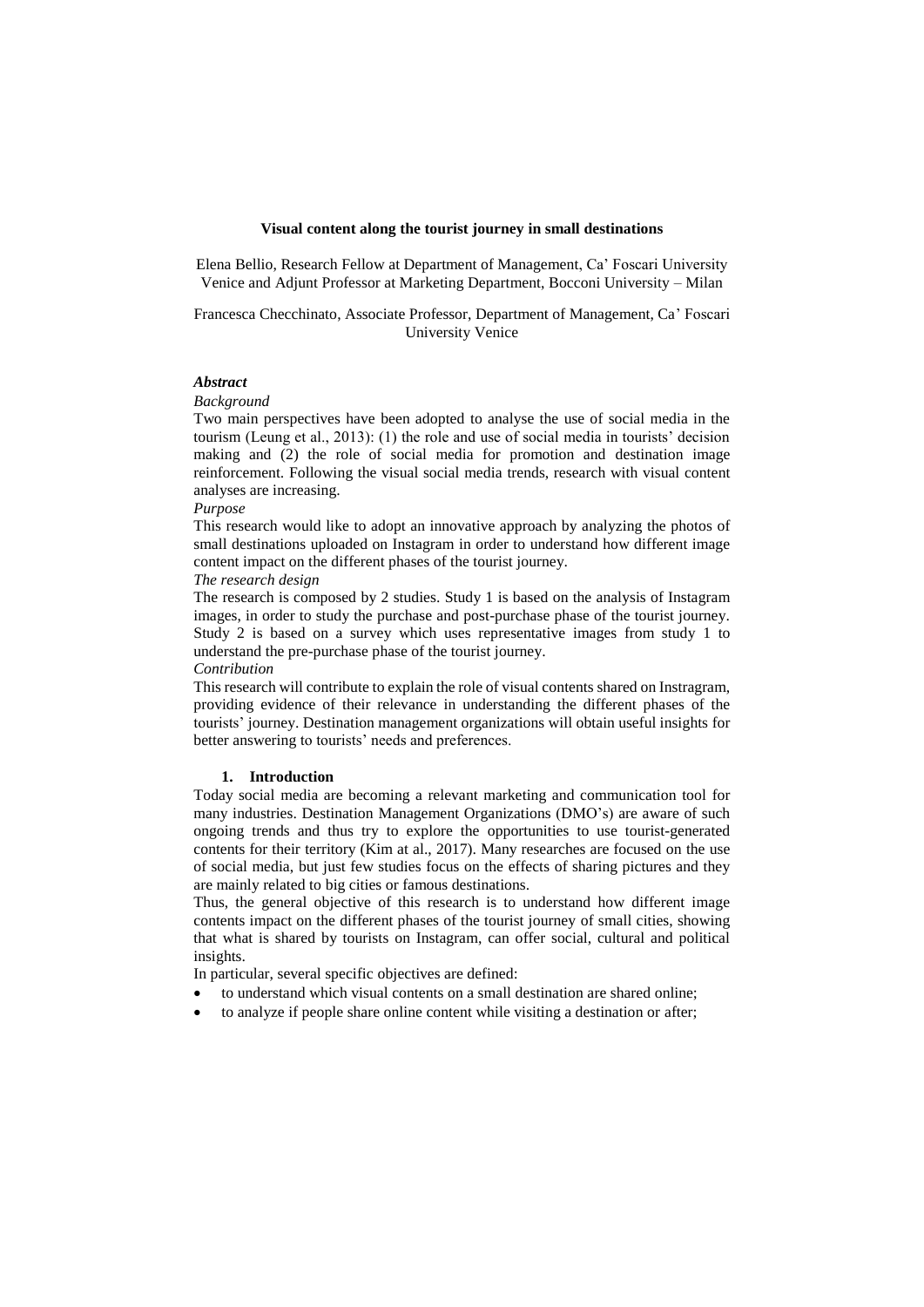- to understand tourists' lived experiences;
- to understand which experiences are perceived as highly engaging.

In order to do so, the following research questions are formulated:

RQ1: Are the photo categories previously used in literature to study big cities representative of smaller tourist destinations too?

RQ2: Which are the photo contents that impact the most on the different phases of the tourist journey?

RQ3: Are there any differences between the engagement created by photos posted in people's Instagram profile or by the destination official Instagram profile?

RQ4: The mostly appreciated picture online are also the ones that highly impact on the intention to visit a destination (pre-purchase phase)?

## **2. Literature review**

#### **2.1 Social media in digitalizing tourists' experience**

One of the Internet most significant evolutions is the use of social media, which allow tourists to share online knowledge, emotions and experiences even through a real-time recording (Munar, 2011; Jacobsen & Munar, 2012; Munar & Jacobsen, 2014). Social media contents influence people, especially on information search phase. Contents are created and shared from both tourists and DMOs. In previous studies, approaches are mostly based on two perspectives (Leung et al., 2013):

- in the consumer-centric perspective, the role of user generated content and social media in forming tourists' destination image is discussed (Li et al., 2015), mainly focusing on the research phase of the travel planning process (Kim et al., 2017);
- in supplier related studies, the focus has been the use and management of social media by tourism DMOs as promotional tools (Hays et al., 2013). Other authors have focused on tourism institutions and firms, possibility to exploit the interactive relationship with users in their online marketing strategy (Valls et al., 2012) and in building customers' loyalty (Senders et al., 2013).

#### **2.2 The value of visual contents in tourism**

Among the different forms of content such as textual, visual and audio-visual shared online, tourism is deeply related to visual media. Photos have several roles in documenting and shaping the tourist's experience by allowing to share online real life lived activities (Lo et al., 2011). Since photography can both build and transform an intangible experience into something tangible, photo-based social media use is constantly growing in tourism (Mukhina, et al., 2017). In analysing existing research, Park & Sangkyun (2018) have focused on visual research methods on tourism photography showing that three main approaches are adopted: (1) destination photography analysis to obtain a visual representation of a destination; (2) tourists photography analysis to understand tourist experience and destination images; (3) destination and tourist photography to compare the representation of a destination and the tourist experience.

In the last few years, different authors have evaluated the power of visual online contents considering Instagram and in some cases also Flickr platforms, but literature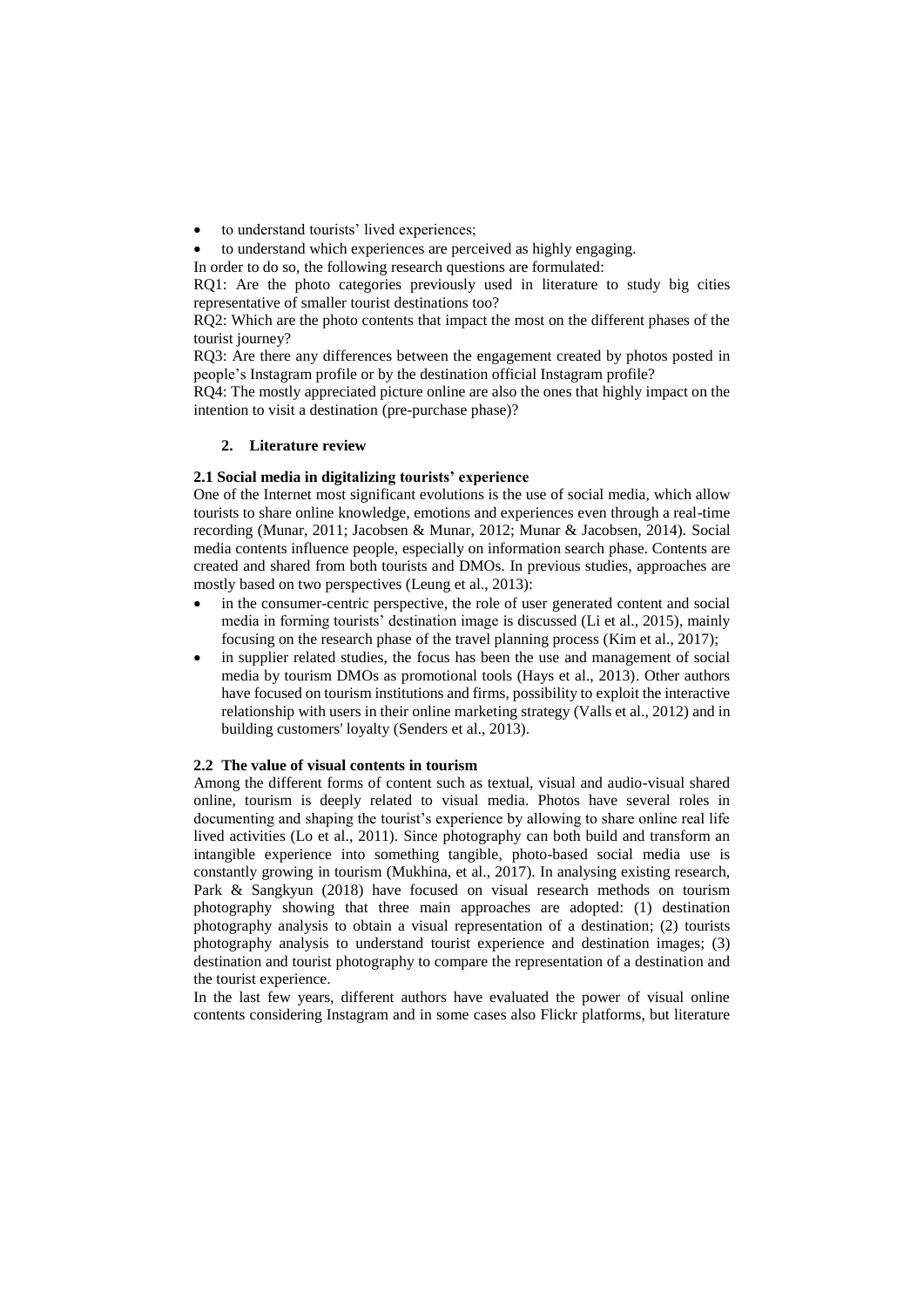examining the visual contents shared by tourists is still limited (Galì & Donaire, 2015; Mukhina, et al. 2017).

# **2.3Tourists' journey and social media: a bottom-up perspective**

A customer journey is defined as the process the customer goes through, across all stages and touchpoints, comprising the customer experience. Only some of the touchpoints are controlled by the firm, and firms need to deepen their understanding of both the ones they control and the ones they don't (Lemon and Verhoef; 2016). This highlights the need to understand how people move across the customer journey (Hamilton, and Price, 2019). Through the web, tourists co-create their tourism experiences deeply involving emotional aspects during all the journey phases requiring to focus on cognitive, affective and conative dimensions (Veríssimo and Menezes, 2015). Due to this situation, the tourist journey can now be seen as a bottom-up approach which illustrates the service process from a customer perspective, rather than a top-down one (Stickdorn and Zehrer, 2009). Considering customers through their social media use is becoming a differential element in planning marketing experience in the tourism industry, personalizing the marketing offering and anticipating the needs of individual consumers (Veríssimo and Menezes, 2015). In this context, the present research tries to understand how photos of a destination posted on Instagram can be used to understand the different phases of the tourist journey.

#### **3 Design and methodology**

The research is divided in 2 studies:

**Study 1** is based on Instagram photos analysis. It will be carried out in four main phases

- *Phase 1 – Context selection:* According to the Association "*I Borghi più Belli d'Italia*" a *borgo* represents a prestigious assembly of territories which: (1) has a population with less than 2.000 inhabitants in the historic centre (and less than 15.000 in the entire municipality); (2) has remarkable urban and architectural heritage, certified by the Superintendence of Fine Arts. Thus they represent a context of small destinations.
- *Phase 2 - Data collection:* photos, likes, comments and geographic coordinates on Instagram about a sample of Italian *Borghi* based on their name hashtag will be downloaded.
- *Phase 3 - Content Analysis:* content analysis is an unobtrusive and nonreactive method commonly used by social researchers and applied to all types of media content (Krippendorff, 2004). Specifically, content analysis is selected for the analysis of the photographs since it has produced reliable results in previous research (Galì & Donaire, 2015). We combine a deductive content analysis using categories adopted in previous research and an inductive one based on the image analysis. First, the items selected for content analysis are classified into categories, in accordance with suggestions by Bernkopf and Nixon (2019). Then, since these existing categories are mainly devoted to big cities, some subcategories are associated to the previously identified categories in order to better fit our territorial context. A final list of categories and subcategories will be then defined.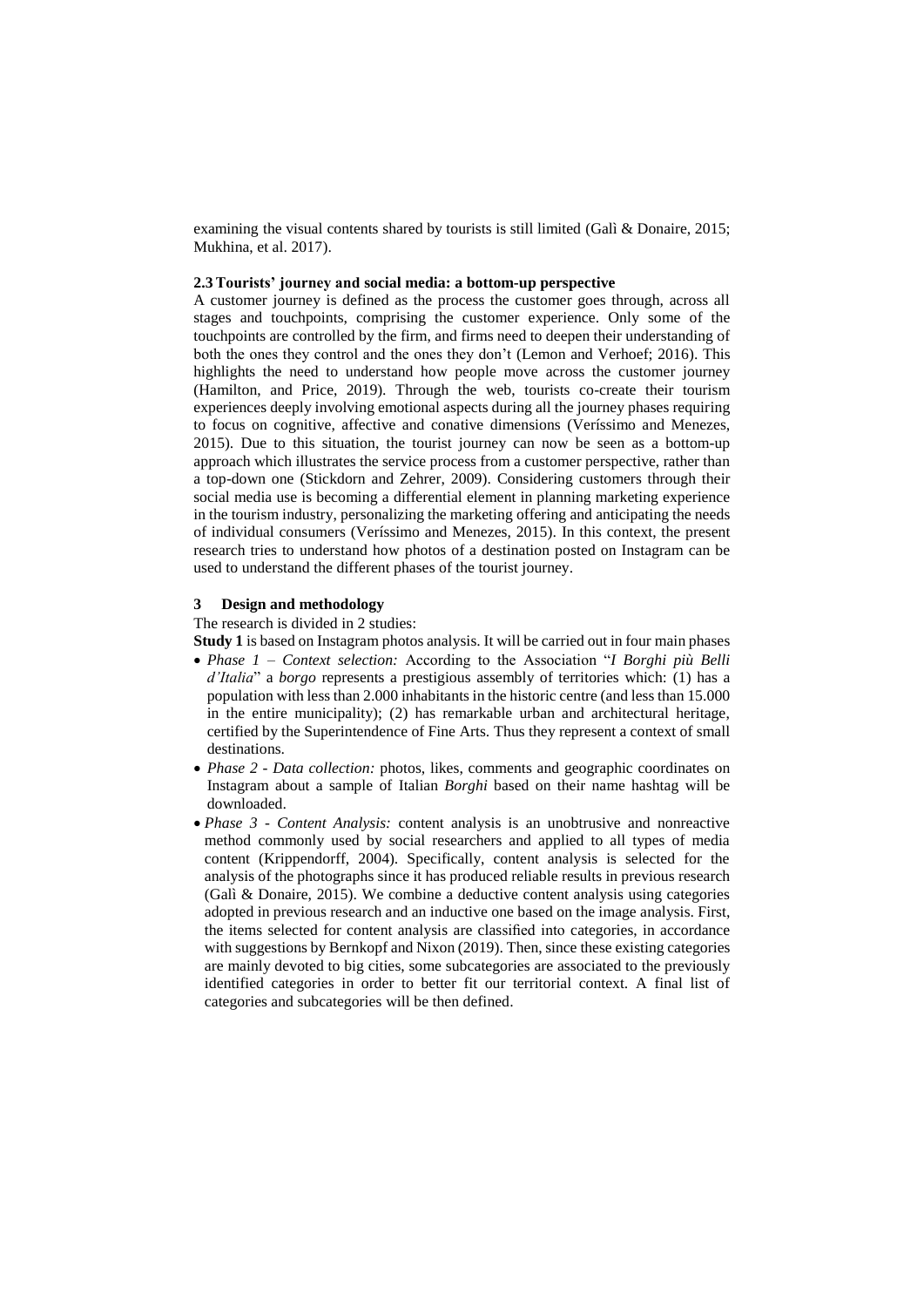*Phase 4 - Experience Definition according to the Tourist Journey:* by classifying visual contents, it is possible to outline the experience lived by tourists and to see which photos are highly engaging. Furthermore, by identifying if the photo is posted in the assessed location or once the person is somewhere else, it is possible to study the power of visual image in the "consumption" and "post-consumption" phase of the tourist journey.

**Study 2** is a survey, based on a questionnaire distributed to Italian citizens. Representative images from each category identified in study 1 are selected in order to test their cognitive, affective and conative effects (Molinillo et al., 2018; Papadimitriou et al., 2018) on respondents.

## 4 **Preliminary results: categories and sub-categories definition**

## *The sample*

The first analyses are made on a limited sample of Italian *borghi* in order to test and define the image categories and sub-categories which can be adopted in the further phases of the research. The preliminary sample is made of five b*orghi* located in the northern part of Italy which have an official Instagram profile too. Images are downloaded from Instagram using the hashtag of the *borgo* name. In this preliminary research phases the photos posted between 15 and 18 of August 2019 are considered. Sample is composed by 341 pictures (Table 1).

| <b>Destination name</b> | Number of photos |
|-------------------------|------------------|
| #Bienno                 |                  |
| #Etroubles              |                  |
| #Sabbioneta             |                  |
| #Venzone                | 156              |
| #Volpedo                |                  |

Table 1: Preliminary analysis sample

## *Preliminary findings*

Starting from the existing literature (Sonne and Erickson, 2018, Ferwerda et al., 2016, Bernkopf and Nixon, 2019), main photos features and content categories are identified and tested in the *Borghi* territories. Preliminary findings are summarized in table 2.

| Table 2: Preliminary findings of the photo categories testing phase |  |  |
|---------------------------------------------------------------------|--|--|
|                                                                     |  |  |

| <b>IMAGE FEATURES</b>   | $\frac{0}{0}$ | <b>DESCRIPTION</b>                      |
|-------------------------|---------------|-----------------------------------------|
| <b>Human presence</b>   |               |                                         |
| (adapted from Sonne and |               |                                         |
| Erickson, 2018)         |               |                                         |
|                         | 80.35%        | No human in the photo                   |
|                         | 9.68%         | Humans as the main element of the photo |
|                         | 5.28%         | With people posing (not selfie)         |
|                         | 4.70%         | With people taking a selfie.            |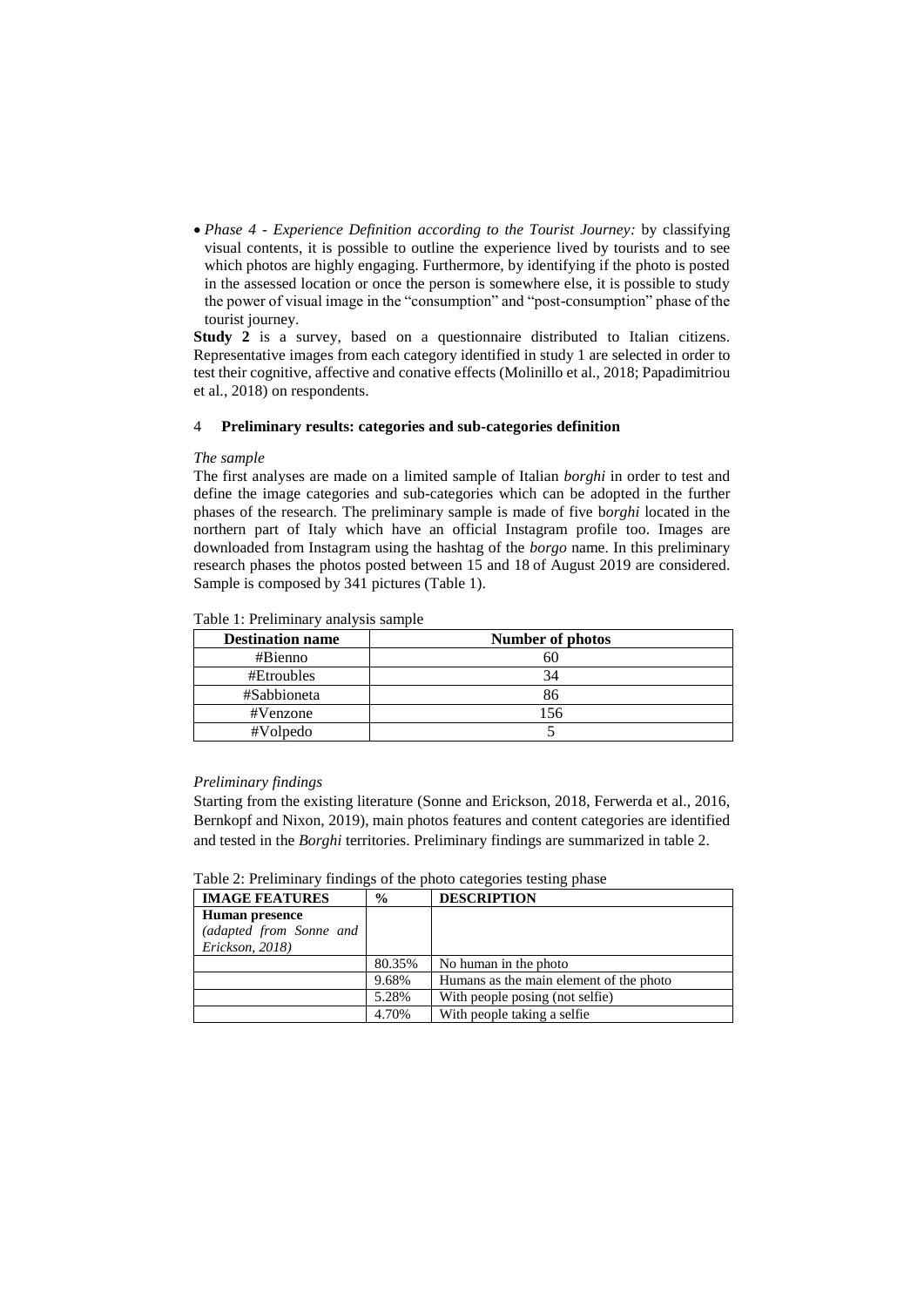|                                                           | 7.03%         | With humans not posing                                                                                                                                                                                                                                                                                                                                                                        |
|-----------------------------------------------------------|---------------|-----------------------------------------------------------------------------------------------------------------------------------------------------------------------------------------------------------------------------------------------------------------------------------------------------------------------------------------------------------------------------------------------|
| <b>Effects</b><br>(Adapted form Ferwerda et<br>al., 2016) |               |                                                                                                                                                                                                                                                                                                                                                                                               |
|                                                           | 98.53%        | No effect on the photo                                                                                                                                                                                                                                                                                                                                                                        |
|                                                           | 2.93%         | Colour or light effect                                                                                                                                                                                                                                                                                                                                                                        |
|                                                           | 0.96%         | Black/white photo                                                                                                                                                                                                                                                                                                                                                                             |
|                                                           | 0.88%         | Collage                                                                                                                                                                                                                                                                                                                                                                                       |
| <b>IMAGE CATEGORY</b><br>(Bernkopf and Nixon, 2019)       | $\frac{0}{0}$ | <b>MOST RECURRING SUB-CATEGORIES</b>                                                                                                                                                                                                                                                                                                                                                          |
| <b>Culture history and art</b>                            | 52.79%        | Most photos in this category represent quarters of<br>the <i>borgo</i> $(29.61\%)$ , its buildings $(13.97\%)$ ,<br>churches $(5.59\%)$ or parts of a building $(1.17\%)$<br>while details such as frescos count for 6.70%.<br>Furthermore, sculptures and monuments are also<br>portrayed (7.63%). Food (both dishes or typical<br>products such as fruit or mushrooms) count for<br>14.53%. |
| <b>Additional</b>                                         | 14.37%        | This category includes urban details for 42.86%,<br>most of them are architectural ones framing<br>especially windows and doors. Furthermore it<br>considers all the photos which represent a specific<br>object as it could be a bike wheel, a GPS device etc.                                                                                                                               |
| <b>Natural resources</b>                                  | 11.14%        | Most photos are landscapes (89.47%) while a small<br>percentage represents partial views (1.47%).                                                                                                                                                                                                                                                                                             |
| <b>Tourist infrastructure</b>                             | 5.28%         | Most images (77.78%) refer to store windows or<br>while<br>products.<br>22.22%<br>represents<br>store<br>restaurants, bars and ice-cream shops.                                                                                                                                                                                                                                               |
| Leisure and recreation                                    | 2.64%         | Photos represent people doing sport most of them<br>hiking, riding a motorbike or a bike.                                                                                                                                                                                                                                                                                                     |
| <b>General infrastructure</b>                             | 2.35%         | Photos in this category represent street views, most<br>of them of the urban center only in a few cases a<br>naturalistic perspective is adopted.                                                                                                                                                                                                                                             |

Table 2 shows the main results in applying Bernkopf and Nixon (2019) categories to the *borghi* territorial realities. Two out of eight categories do not appear in our sample ("political and economic factors" and "natural environment"). The same for the subcategories: some are not applicable while others need to be added in an inductive way. In general, looking at these preliminary results, the most relevant sub-categories (higher number of recurrences) are part of "culture, history and art". In this category, some adjustments were needed. For example, we found that a sub-category considering only "historical buildings" was not enough in order to explain the photo contents and we added the "houses/contemporary buildings" dimension. The same happened for the "landscapes" sub-category, since a lot of shots did not show a full landscape, the "partial views or quarters" sub-category was introduced. Also in the "additional" category, we included a new sub-category which considers the photos that focus on any "urban detail". Moving to "natural resources" the "sky" is added since in different cases